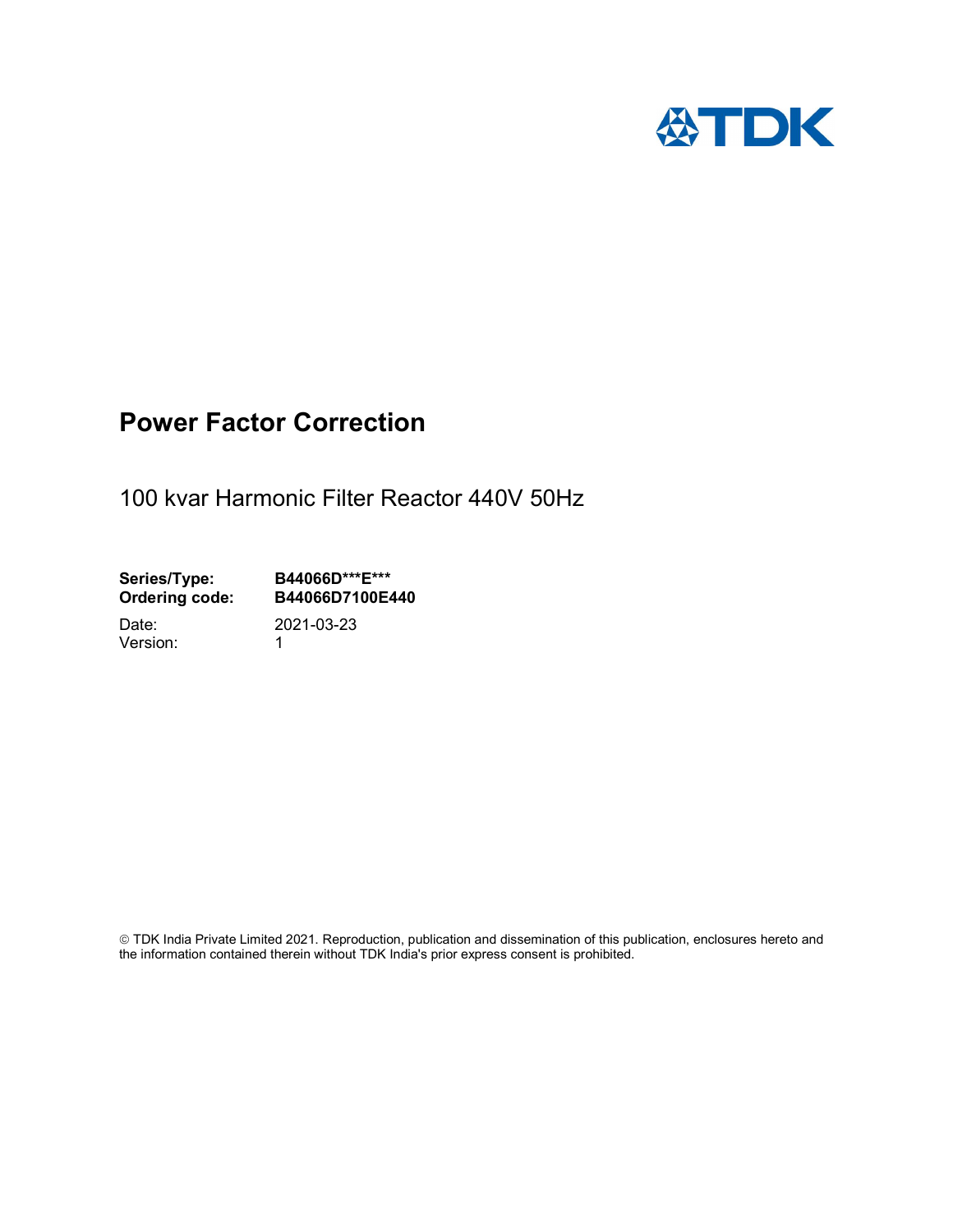

# Power Factor Correction and B44066D7100E440

# 100 kvar Harmonic Filter Reactor 440V 50Hz BA4066D\*\*\*E\*\*\*

### **Characteristics**

- $H$  Highest linearity
- Temperature control via micro switch in inner coil
- $\blacksquare$  Highest life time by high quality materials
- **Low losses**
- $\blacksquare$  High overloading capability
- Safety device, temperature micro switch
- **Aluminium foil winding**
- **Low noise**



| Technical data                                  |                |                              |  |
|-------------------------------------------------|----------------|------------------------------|--|
| De-tuning factor p                              | $\overline{7}$ | $\%$                         |  |
| Effective filter output $Q_C$                   | 100            | kvar                         |  |
| Rated voltage $V_R$ <sup>1)</sup>               | 440            | V                            |  |
| Rated frequency f                               | 50             | Hz                           |  |
| Ambient temperature / Insulation class          | 40 / H         | $^{\circ}C$                  |  |
| Capacitance C delta (tot.)                      | 1529.07        | μF                           |  |
| Inductivity L                                   | $3 \cdot 0.46$ | mH                           |  |
| Fundamental current 11 <sup>3)</sup>            | 139.09         | A                            |  |
| Linear up to $4$ )                              | 227.01         | A                            |  |
| Effective current $IRMS$ <sup>2)</sup>          | 148.93         | Α                            |  |
| Rated harmonic voltages (3rd/5th/7th/11th/13th) | 0.5/6/5/3.5/3  | %                            |  |
| Temperature protection (NC)                     | yes            | $\qquad \qquad \blacksquare$ |  |
| Total losses $P_D$                              | 360            | W                            |  |
| Total weight                                    | 44             | kg                           |  |

<sup>1)</sup> Voltage rise up to 106% of rated voltage is considered in current  $I_{\text{eff}}$ .

<sup>2)</sup>  $I_{eff} = \sqrt{(I_1^2 + I_3^2 + ... I_x^2)}$ 

<sup>3)</sup>  $11 = 1.06$   $\cdot$   $I_R$  ( $I_R$  = Capacitor current 50Hz)

<sup>4)</sup> Linear current =  $1.73$   $\cdot$  I<sub>R</sub> (I<sub>R</sub> = Capacitor current 50Hz)

#### **Connection**

| Line                | l 1U1-1V1-1W1       |
|---------------------|---------------------|
| Capacitors          | l 1U2-1V2-1W2       |
| Temperature control | <u> 4 ຕ</u><br>ے- ا |

### Reference standard IEC60076-6

CAP FILM ES PFC PM 2021-03-23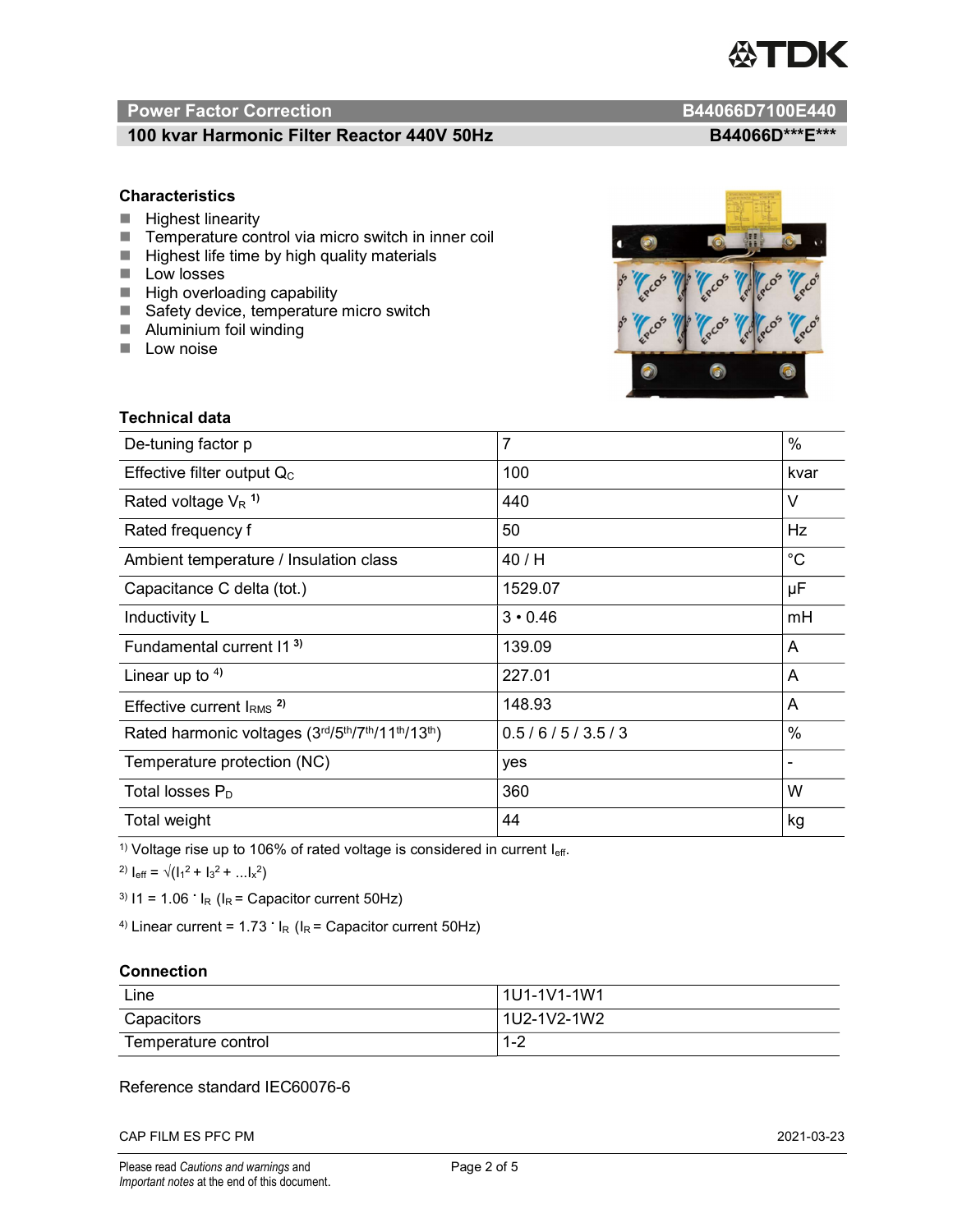

#### Power Factor Correction **B44066D7100E440**

# 100 kvar Harmonic Filter Reactor 440V 50Hz BA4066D\*\*\*E\*\*\*

#### Dimensional drawings



#### **Dimensions**

| L/mm  | 335           | b/mm  | 150  |
|-------|---------------|-------|------|
| H/mm  | 270           | e/mm  | 97±5 |
| W/mm  | $185 + 5$     | d1/mm | 10.8 |
| 11/mm | 285           | d2/mm | 15.5 |
| 12/mm | 285           | A     | 175  |
| n1/mm | 150           | B     | 132  |
| n2/mm | $136.5 \pm 3$ | Ø     | 10.5 |

#### Cautions and warnings

- Do not install the reactor in case of any visible damages.
- $\blacksquare$  Installation must be done by skilled personnel only.
- Do not use or store harmonic filter reactors in corrosive atmosphere, especially where chloride gas, sulphide gas, acid, alkali, salt or similar substances are present.
- Do not touch the device during operation: all electrically active parts of this equipment such as windings, electronic components, leads, fuses and terminals carry a dangerous voltage which can lead to burns or electric shock.
- Covers which protect these electrically active parts from being touched must not be opened or removed during operation.
- Before any assembly or maintenance work is started, all installations and equipment must be disconnected from the power source.
- Noncompliance with these instructions may lead to death, serious injury or major damage to equipment.

FAILURE TO FOLLOW CAUTIONS MAY RESULT, WORST CASE, IN PREMATURE FAILURES OR PHYSICAL INJURY.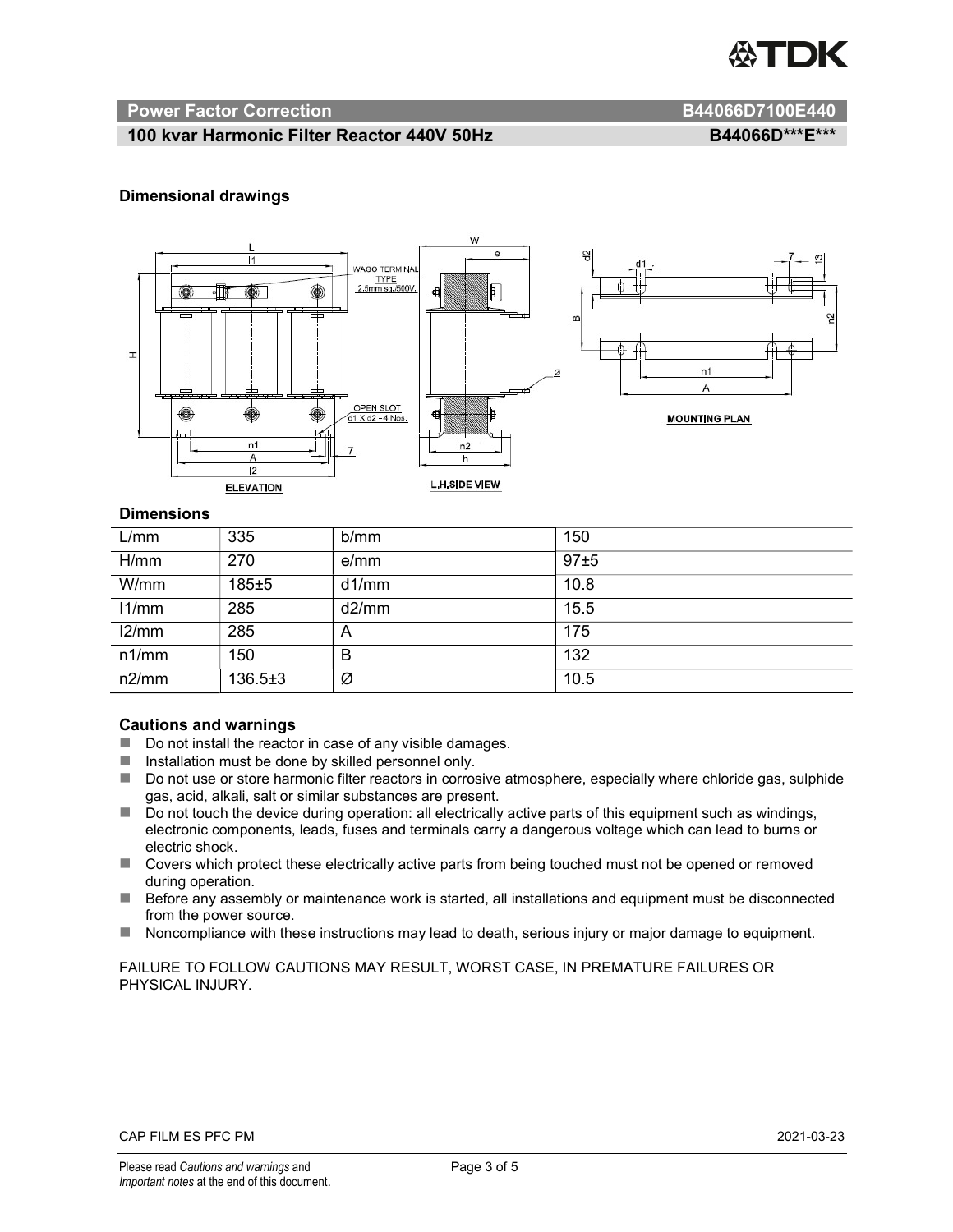

# Power Factor Correction B44066D7100E440

# 100 kvar Harmonic Filter Reactor 440V 50Hz BA4066D\*\*\*E\*\*\*

The following applies to all products named in this publication:

- 1. Some parts of this publication contain statements about the suitability of our products for certain areas of application. These statements are based on our knowledge of typical requirements that are often placed on our products in the areas of application concerned. We nevertheless expressly point out that such statements cannot be regarded as binding statements about the suitability of our products for a particular customer application. As a rule we are either unfamiliar with individual customer applications or less familiar with them than the customers themselves. For these reasons, it is always ultimately incumbent on the customer to check and decide whether a product with the properties described in the product specification is suitable for use in a particular customer application.
- 2. We also point out that in individual cases, a malfunction of electronic components or failure before the end of their usual service life cannot be completely ruled out in the current state of the art, even if they are operated as specified. In customer applications requiring a very high level of operational safety and especially in customer applications in which the malfunction or failure of an electronic component could endanger human life or health (e.g. in accident prevention or life-saving systems), it must therefore be ensured by means of suitable design of the customer application or other action taken by the customer (e.g. installation of protective circuitry or redundancy) that no injury or damage is sustained by third parties in the event of malfunction or failure of an electronic component.
- 3. The warnings, cautions and product-specific notes must be observed.
- 4. In order to satisfy certain technical requirements, some of the products described in this publication may contain substances subject to restrictions in certain jurisdictions (e.g. because they are classed as hazardous). Useful information on this will be found in our Material Data Sheets on the Internet (www.tdk-electronics.tdk.com/material). Should you have any more detailed questions, please contact our sales offices.
- 5. We constantly strive to improve our products. Consequently, the products described in this publication may change from time to time. The same is true of the corresponding product specifications. Please check therefore to what extent product descriptions and specifications contained in this publication are still applicable before or when you place an order.

We also reserve the right to discontinue production and delivery of products. Consequently, we cannot guarantee that all products named in this publication will always be available. The aforementioned does not apply in the case of individual agreements deviating from the foregoing for customer-specific products.

- 6. Unless otherwise agreed in individual contracts, all orders are subject to our General Terms and Conditions of Supply.
- 7. Our manufacturing sites serving the automotive business apply the IATF 16949 standard. The IATF certifications confirm our compliance with requirements regarding the quality management system in the automotive industry. Referring to customer requirements and customer specific requirements ("CSR") TDK always has and will continue to have the policy of respecting individual agreements. Even if IATF 16949 may appear to support the acceptance of unilateral requirements, we hereby like to emphasize that only requirements mutually agreed upon can and will be implemented in our Quality Management System. For clarification purposes we like to point out that obligations from IATF 16949 shall only become legally binding if individually agreed upon.